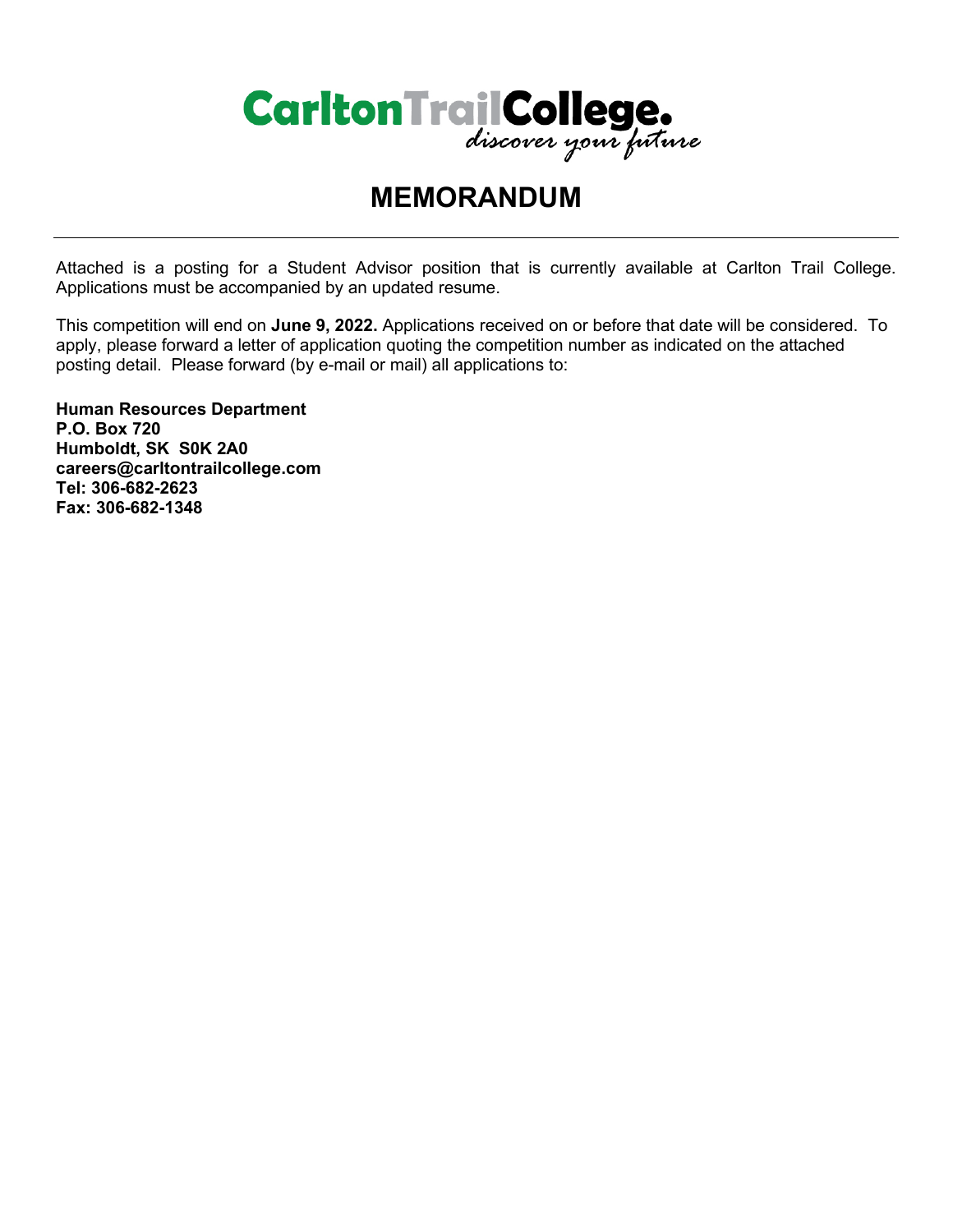| Classification:           |
|---------------------------|
| Position Description:     |
| Category:                 |
| <b>Appointment Dates:</b> |
| Hours of Work:            |
| Location:                 |

Level 7 Attached Counselling July 2022 – July 2023 Field. Full Time, Temporary for one year **Base location TBD To serve the geographic region based on work assignment**

# POSITION SUMMARY

This position reports to the ABE and Student Services Director and is primarily responsible for providing support services to students and advising the general public through the College. Advisors work with the college community in a collaborative environment to advance strategic directions and organization priorities. Advisors work with students for all programs within their assigned portfolio/region to ensure ongoing progress, engagement, and success.

## DUTIES AND RESPONSIBILITIES

- Assess and advises applicants to ensure the students meet the admission requirements of the program, including knowledge of special admissions and modified mark requirements
- Conduct intake and assessment for new admissions, post admission interviews, and community assessments
- Assists individuals to develop short and long-term educational and career plans, using appropriate assessment tools and resources as necessary
- Research and maintain current educational, career and labour market information, and resources
- Assess and address barriers that may prevent learners from successfully participating in or completing programs
- Provide accessibility support for learners who require accommodations for disability
- Advocate, support and effectively collaborate with local, regional and provincial agencies to support learners personal, physical, emotional, financial and cultural wellbeing
- Develop and facilitate career planning, resume and job search, goal setting, etc. workshops
- Assist learners in transition planning and successful transition to further education and employment
- Responsible to educate and support learners on all matters relating to education funding (i.e.: Education Training Incentive, Student Loans, Disability Grant, third party funding)
- Work with Instructional staff to monitor and provide student supports including intervention regarding student attendance, academic progress, financial, learning, and behavioral concerns
- Support other staff and instructors in addressing student issues and concerns
- Maintain and organize all appropriate student related records in a confidential manner
- Participate as part of a multi-disciplinary, multi-agency team in providing necessary wrap-around and holistic student supports
- Provide counselling and crisis intervention support using a client centered, trauma informed, and solutions focused lens
- Provide reports and statistics as directed
- Perform other duties as assigned

## KNOWLEDGE, SKILLS AND ABILITIES

- Ability to adapt to changes in the work environment, structure, process requirements, or cultures
- Ability to operate with integrity at all times
- Ability to keep the organization's vision and guiding principles at the forefront of decision making and action
- Demonstrated ability to set high standards for oneself and others and accepting responsibility for all actions
- Demonstrated ability to ensure that all tasks are completed with a high attention to detail, ensuring accuracy
- Demonstrated effective organizational skills and experience in managing multiple projects
- Demonstrated interpersonal skills and the ability to work in a collaborative team setting
- Demonstrated ability to set and follow high ethical standards in dealing with current/prospective learners and partners
- Ability to organize and articulate thoughts, ideas, and concepts, and communicate them in a concise and complete manner
- Demonstrated experience in working with people from equity groups in a cross-cultural setting, and the ability to relate to adult learners and their concerns
- Experience working with First Nations communities, Indigenous groups, and Newcomers to Canada
- Demonstrated proficiency in the use of computer applications and communications technologies